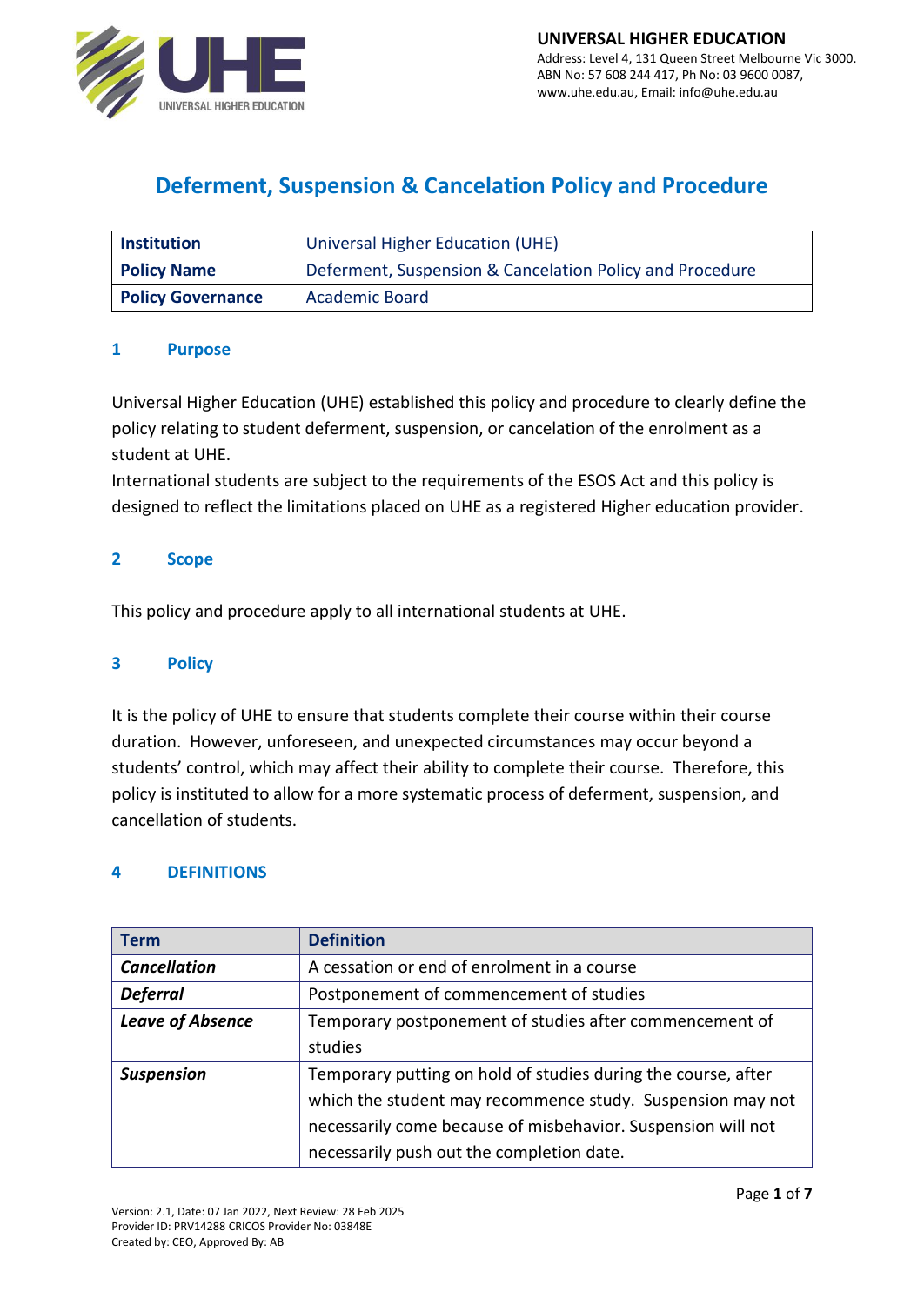www.uhe.edu.au, Email: info@uhe.edu.au



| <b>Compassionate &amp;</b> | Conditions which are beyond the control of the student, and                                                                                                         |  |  |
|----------------------------|---------------------------------------------------------------------------------------------------------------------------------------------------------------------|--|--|
| <b>Compelling</b>          | which may impact on the student's course progress or wellbeing.                                                                                                     |  |  |
| circumstances              | Examples of these circumstances are as follows:                                                                                                                     |  |  |
|                            | Where students do not receive their visa in time to arrive at<br>UHE to commence study.                                                                             |  |  |
|                            | Serious illness or injury - where a medical certificate states<br>$\bullet$                                                                                         |  |  |
|                            | the student was unable to attend classes.                                                                                                                           |  |  |
|                            | Bereavement of close family members.<br>$\bullet$                                                                                                                   |  |  |
|                            | Major political upheaval or natural disaster in home country<br>$\bullet$<br>requiring emergency travel and this has impacted on the<br>student's ability to study. |  |  |
|                            | A traumatic experience i.e. involvement in or witness a<br>$\bullet$                                                                                                |  |  |
|                            | serious crime or accident and has impact on the student's<br>ability to study;                                                                                      |  |  |
|                            | Where UHE was unable to offer a prerequisite unit; and<br>$\bullet$                                                                                                 |  |  |
|                            | Other reasons may be considered but must have compelling<br>$\bullet$                                                                                               |  |  |
|                            | documentary evidence to support the request.                                                                                                                        |  |  |
|                            | The following are not compassionate & compelling reasons                                                                                                            |  |  |
|                            | Work related pressure.<br>$\bullet$                                                                                                                                 |  |  |
|                            | Working to support oneself and family.<br>$\bullet$                                                                                                                 |  |  |
|                            | Celebrations and weddings.<br>$\bullet$                                                                                                                             |  |  |
|                            | Travel.<br>$\bullet$                                                                                                                                                |  |  |
|                            | Relationship issues and break up.<br>$\bullet$                                                                                                                      |  |  |
|                            | Minor illness.<br>$\bullet$                                                                                                                                         |  |  |
|                            | Religious holidays.                                                                                                                                                 |  |  |
|                            |                                                                                                                                                                     |  |  |

# **5 Policy Rules**

#### **UHE-Initiated Deferral, Suspension or Cancellation of Enrolment**

- 1. UHE may *defer* a student's commencement on the following grounds:
	- When a course is not offered
- 2. UHE may *suspend* a student's enrolment on the following grounds:
	- When a student is deemed to be in breach of the Student Code of Conduct
	- When a student is deemed to not be making satisfactory course progress and fails to comply with the requirements of the Intervention Plan
- 3. UHE may *cancel* a student's enrolment on the following grounds:
	- When a student demonstrates a serious breach of the Student Code of Conduct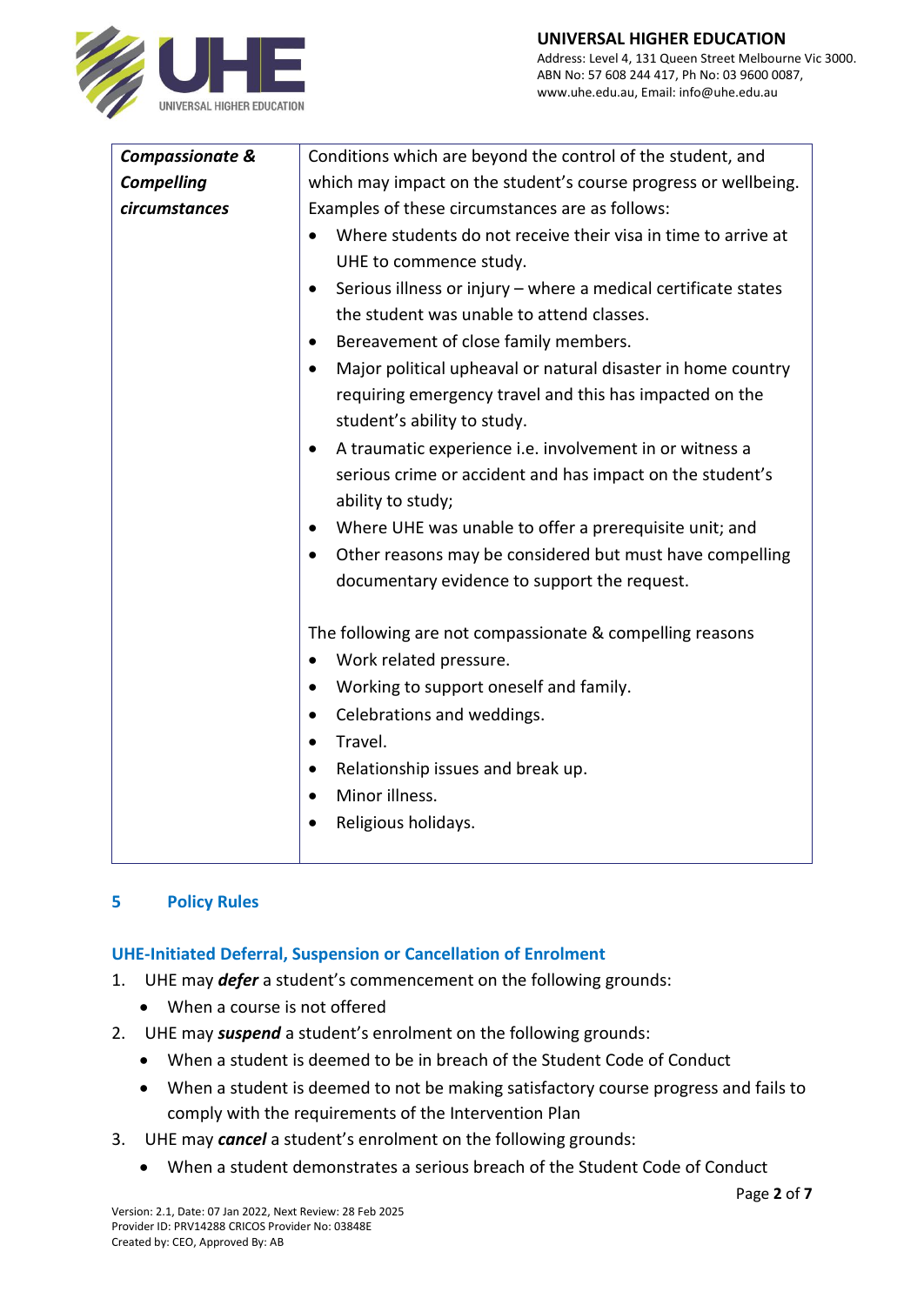

- When a student is in breach of the course progress policy
- When a student is continually absent from scheduled course hours
- Non-payment of outstanding fees
- 4. In cases where suspension or cancellation of the student's enrolment is initiated by UHE, the student will be notified and given 20 working days to access the UHE's internal complaints and appeals process.
- 5. There will be no change in enrolment status and the student will not be reported to the Department of Home affairs until the appeals process is completed.
- 6. Once the deferral, suspension or cancellation is processed, UHE will notify the Department of Home affairs via PRISMS.
- 7. UHE will report to the Department of Home affairs via PRISMS if the student has not started the course within 14 days.

## **Student-Initiated Deferral, Suspension, Cancellation of Enrolment**

Students may initiate the deferral, suspension, and cancellation of enrolment, including granting of a leave of absence during their course through formal agreement of the following limited circumstances:

On the grounds of compassionate or compelling circumstances --- conditions which are beyond the control of the student which may impact on the student's course progress or wellbeing. These may include, but not be limited to the following:

- When a student is deemed to not be making satisfactory course progress and fails to comply with the requirements of the Intervention Plan;
- Where students do not receive approval of their visa in time to arrive at UHE to commence study;
- Serious illness or injury where a medical certificate states the student was unable to attend classes;
- Bereavement of close family members;
- Major political upheaval or natural disaster in their home country requiring emergency travel and this has impacted on the student's ability to study;
- A traumatic experience i.e. involvement in or witness to a serious crime or accident and this has impacted on the student's ability to study;
- Where UHE was unable to offer a pre-requisite unit;
- Unavailability of a course; and
- Other reasons may be considered but must have compelling documentary evidence to support the request.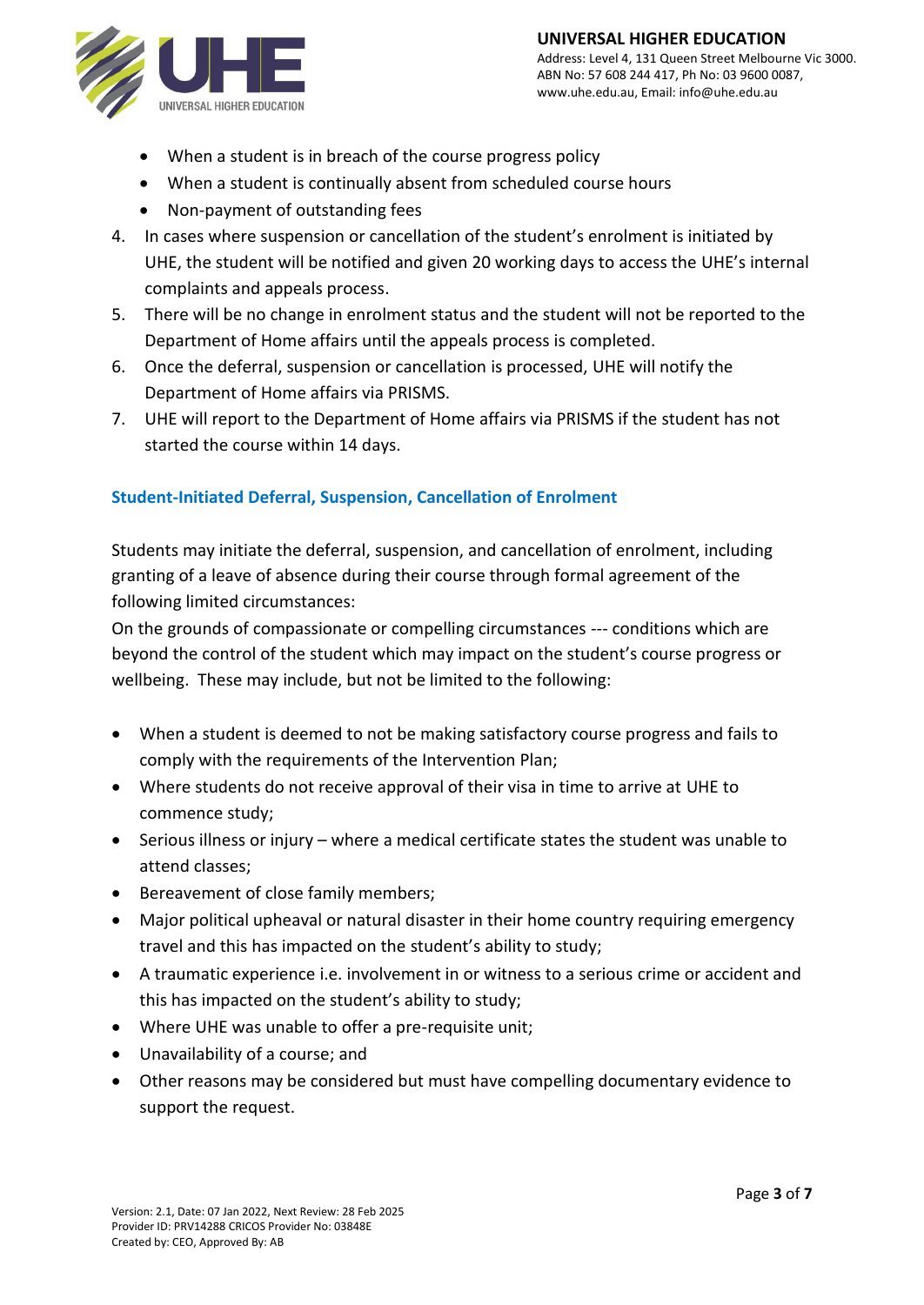

*It should be noted that deferring to go home to be married or attend the wedding of a family member is not normally considered to be a compassionate or compelling circumstance which is beyond the control of the student.* This could be organised in such a way that the schedule does not conflict with the student's course timetable.

8. Where a decision is made by UHE, the student always has the right to appeal this decision using the appeals processes as outlined in UHE's Complaints and Appeal Policy. This must always be clearly communicated to the student with the notification of the decision. Student has 20 working days to access the UHE's internal complaints and appeals process.

#### **6 PROCEDURE**

The process for management of student requests for Deferment, Suspension or Cancelation is shown below:

## Instructions for Student Services Officer

• In reviewing the application, the officer must be satisfied that enough evidence has been provided to satisfy the conditions as indicated in the National Code. The evidence will vary according to the situation and the officer must use their best judgment in determining what is enough. In the event of uncertainty, they should seek advice from a senior member of staff.

For example a student requesting to defer as a result of close family illness (e.g. Mother) must produce a medical certificate and airline tickets showing illness is legitimate and an intention to return.

- When the cancellation relates to changing from one course to another, the process will also include processing a new application form as per the Admissions Policy. The Offer Letter number generated will then be stored in the student's file – see below.
- Before deciding, the officer should consult with finance to confirm that all payments are up to date or acceptable arrangements have been made.
- All documentation including the request, the supporting evidence and the output must be scanned and saved in the student's file.
- The process, once enough evidence is supplied, should take no more than 7 working days, preferably less.
- Requests to cancel their enrolment will only be considered if the student does NOT intend to transfer to another college in Australia. For students contemplating a Transfer please refer them to the International Student Transfer Policy.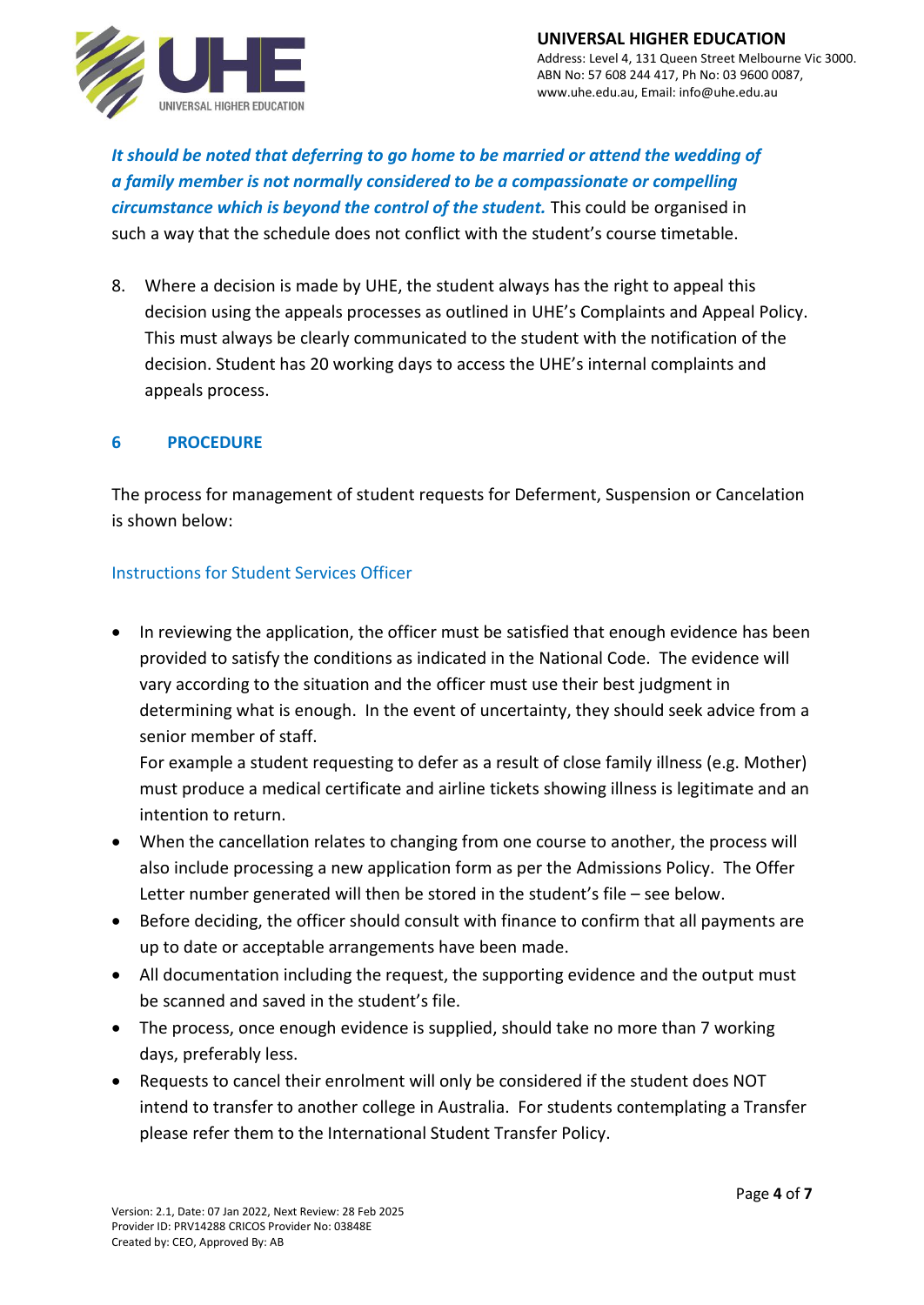

• IF the request is denied, the student must be advised in writing and informed of their right to appeal in accordance with the Complaints and Appeals Policy.

# Return from deferment

- Once the deferment request is processed, a deferment email is sent to the student along with a copy of PRISMS student update.
- TEAMS, student file are simultaneously updated.
- Once the student returns and enrols the process is initiated as a normal new student.
- The new eCOE is provided to the student who is advised to go to a Department of Home Affairs office to update their enrolment.
- The Accounts Officer verifies the records of fees paid and the student is invoiced for any outstanding/additional fees.

# Student Course Variation Register

All requests and the outcome of that request must be recorded in the Student Course Variation Register, held in the Admissions Drive on the server.

#### Outputs for each type of request

| <b>Request Type</b>             | <b>Actions</b>     | <b>Output</b>                               |
|---------------------------------|--------------------|---------------------------------------------|
| Deferment                       | <b>PRISMS</b>      | New eCoE to be issued and reason is         |
|                                 |                    | Approved deferment' including updated       |
|                                 |                    | contact details such as residential address |
|                                 |                    | in Australia, overseas, the student phone   |
|                                 |                    | number and email address.                   |
|                                 | Approval Letter to | Confirm approval and attach eCoE            |
|                                 | student            |                                             |
|                                 | TEAMS(SMS)         | Input notes into student management         |
|                                 |                    | system including updated contact details    |
|                                 |                    | such as residential address in Australia,   |
|                                 |                    | overseas, the student phone number and      |
|                                 |                    | email address.                              |
| Student Requested<br>Suspension | <b>PRISMS</b>      | Notify Department of Home affairs that      |
|                                 |                    | voluntary suspension has been approved      |
|                                 |                    | and why. Including updated contact          |
|                                 |                    | details such as residential address in      |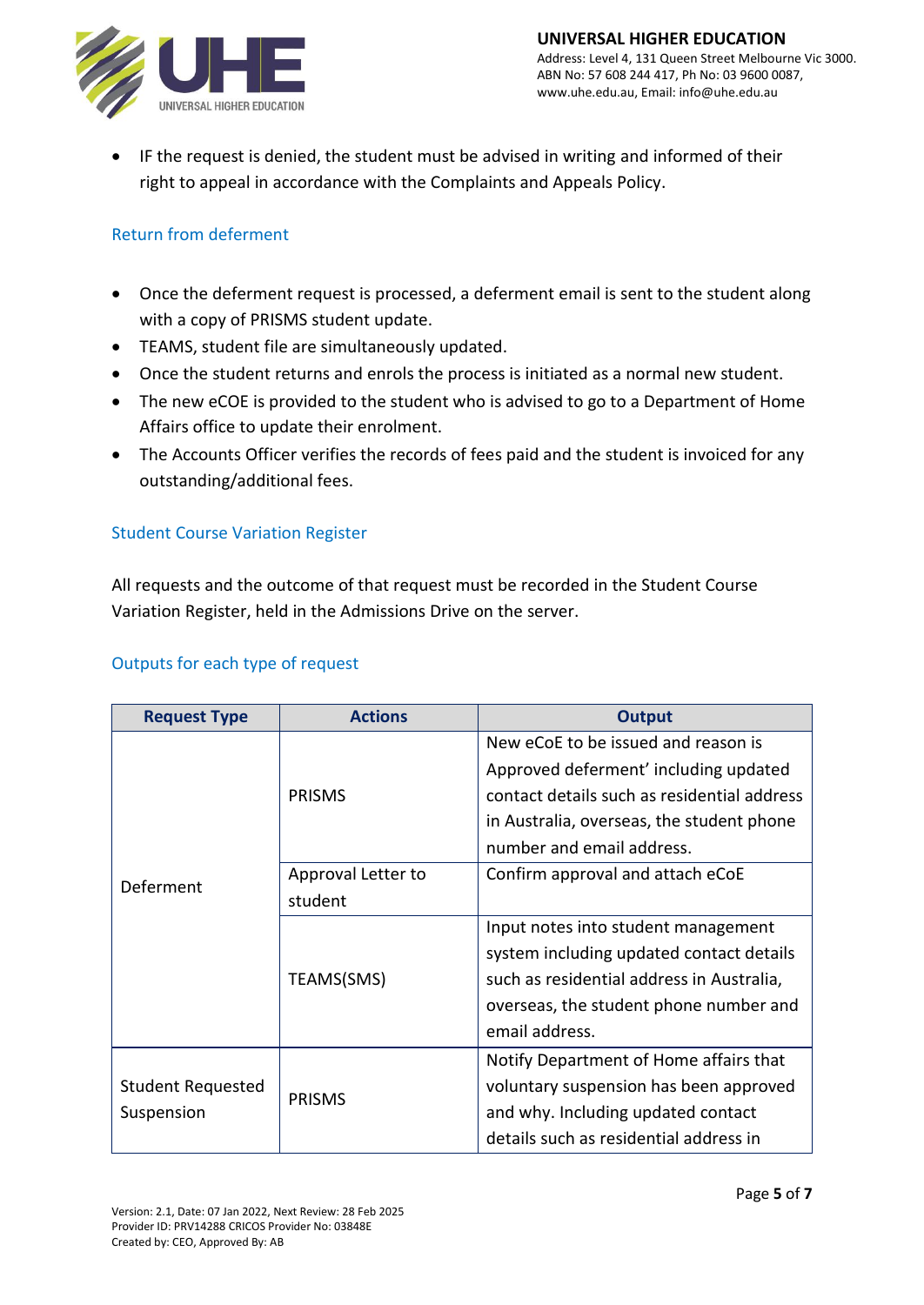

|                                          |                    | Australia, overseas, the student phone      |
|------------------------------------------|--------------------|---------------------------------------------|
|                                          |                    | number and email address.                   |
|                                          | Letter to student  | Confirm approval                            |
|                                          |                    | Updated to reflect changes agreed           |
|                                          |                    | including updated contact details such as   |
|                                          | TEAMS(SMS)         | residential address in Australia, overseas, |
|                                          |                    | the student phone number and email          |
|                                          |                    | address.                                    |
|                                          |                    | Notify Department of Home affairs of        |
|                                          |                    | suspension and why. Including updated       |
|                                          | <b>PRISMS</b>      | contact details such as residential address |
|                                          |                    | in Australia, overseas, the student phone   |
| UHE imposed<br><b>Student Suspension</b> |                    | number and email address.                   |
|                                          | Approval Letter to | Formal letter to student - see student      |
|                                          | student            | code of conduct                             |
|                                          |                    | Updated to reflect changes agreed           |
|                                          |                    | including updated contact details such as   |
|                                          | TEAMS(SMS)         | residential address in Australia, overseas, |
|                                          |                    | the student phone number and email          |
|                                          |                    | address.                                    |
|                                          | <b>PRISMS</b>      | Advise date of withdrawal and that          |
|                                          |                    | enrolment will cease including updated      |
| Cancellation                             |                    | contact details such as residential address |
|                                          |                    | in Australia, overseas, the student phone   |
|                                          |                    | number and email address.                   |
|                                          |                    | Confirm approval and advise that            |
|                                          | Approval Letter to | Department of Home affairs will be          |
|                                          | student            | informed, and that student should           |
|                                          |                    | contact Department of Home affairs          |
|                                          |                    | Updated to reflect changes agreed           |
|                                          |                    | including updated contact details such as   |
|                                          | TEAMS(SMS)         | residential address in Australia, overseas, |
|                                          |                    | the student phone number and email          |
|                                          |                    | address.                                    |

# **7 Records Management**

All records associated with the Deferment, Suspension and Cancelation along with the decisions will be stored in the students file for 2 years from the last date of enrollment.